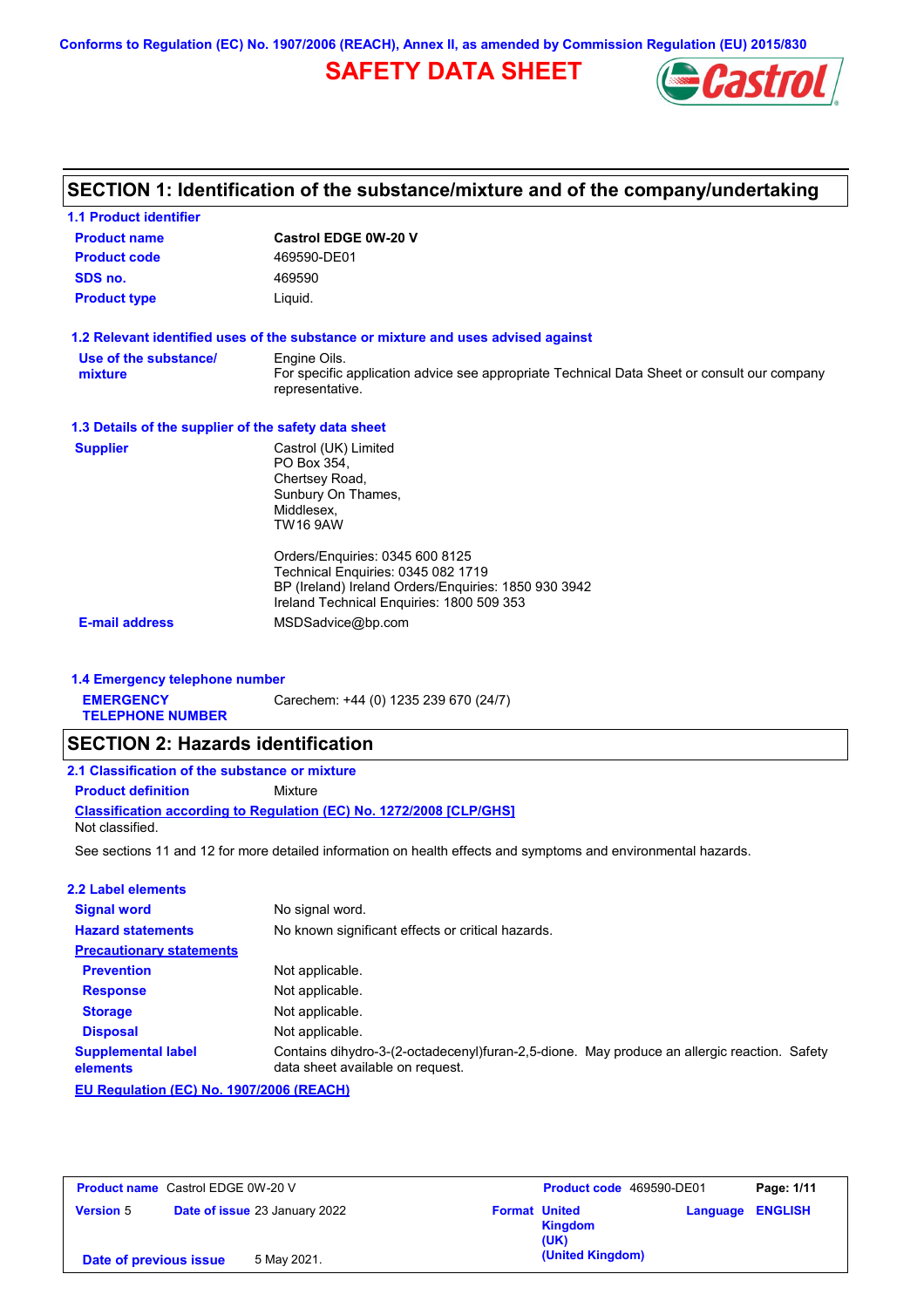## **SECTION 2: Hazards identification**

| <b>Annex XVII - Restrictions</b><br>on the manufacture,<br>placing on the market<br>and use of certain<br>dangerous substances,<br>mixtures and articles | Not applicable.                                                                                                                                                                                                                 |
|----------------------------------------------------------------------------------------------------------------------------------------------------------|---------------------------------------------------------------------------------------------------------------------------------------------------------------------------------------------------------------------------------|
| <b>Special packaging requirements</b>                                                                                                                    |                                                                                                                                                                                                                                 |
| <b>Containers to be fitted</b><br>with child-resistant<br>fastenings                                                                                     | Not applicable.                                                                                                                                                                                                                 |
| <b>Tactile warning of danger</b>                                                                                                                         | Not applicable.                                                                                                                                                                                                                 |
| 2.3 Other hazards                                                                                                                                        |                                                                                                                                                                                                                                 |
| <b>Results of PBT and vPvB</b><br>assessment                                                                                                             | Product does not meet the criteria for PBT or vPvB according to Regulation (EC) No. 1907/2006,<br>Annex XIII.                                                                                                                   |
| <b>Product meets the criteria</b><br>for PBT or vPvB according<br>to Regulation (EC) No.<br><b>1907/2006, Annex XIII</b>                                 | This mixture does not contain any substances that are assessed to be a PBT or a vPvB.                                                                                                                                           |
| Other hazards which do<br>not result in classification                                                                                                   | Defatting to the skin.<br><b>USED ENGINE OILS</b><br>Used engine oil may contain hazardous components which have the potential to cause skin<br>cancer.<br>See Toxicological Information, section 11 of this Safety Data Sheet. |

### **SECTION 3: Composition/information on ingredients**

**Mixture** 

 $H$ ighly refined base oil (IP 346 DMSO extract  $<$  3%). Proprietary performance additives.

| <b>Product/ingredient</b><br>name                         | <b>Identifiers</b>                                                                   | %         | <b>Regulation (EC) No.</b><br>1272/2008 [CLP]     | <b>Type</b> |
|-----------------------------------------------------------|--------------------------------------------------------------------------------------|-----------|---------------------------------------------------|-------------|
| Distillates (petroleum), hydrotreated<br>heavy paraffinic | REACH #: 01-2119484627-25<br>EC: 265-157-1<br>CAS: 64742-54-7<br>Index: 649-467-00-8 | ≥50 - ≤75 | Asp. Tox. 1, H304                                 | $[1]$       |
| bis(nonylphenyl)amine                                     | REACH #: 01-2119488911-28<br>$EC: 253-249-4$<br>CAS: 36878-20-3                      | - ≤3      | Aquatic Chronic 4, H413                           | $[1]$       |
| dihydro-3-(2-octadecenyl)furan-<br>2.5-dione              | REACH #: 01-2120120387-61<br>$EC: 266-561-0$<br>CAS: 67066-88-0                      | ≤0.3      | <b>Skin Irrit. 2. H315</b><br>Skin Sens, 1B, H317 | $[1]$       |

#### **See Section 16 for the full text of the H statements declared above.**

**Type** 

**3.2 Mixtures Product definition**

[1] Substance classified with a health or environmental hazard

[2] Substance with a workplace exposure limit

[3] Substance meets the criteria for PBT according to Regulation (EC) No. 1907/2006, Annex XIII

[4] Substance meets the criteria for vPvB according to Regulation (EC) No. 1907/2006, Annex XIII

[5] Substance of equivalent concern

[6] Additional disclosure due to company policy

Occupational exposure limits, if available, are listed in Section 8.

## **SECTION 4: First aid measures**

#### **4.1 Description of first aid measures**

In case of contact, immediately flush eyes with plenty of water for at least 15 minutes. Eyelids should be held away from the eyeball to ensure thorough rinsing. Check for and remove any contact lenses. Get medical attention. **Eye contact Skin contact** Wash skin thoroughly with soap and water or use recognised skin cleanser. Remove contaminated clothing and shoes. Wash clothing before reuse. Clean shoes thoroughly before reuse. Get medical attention if irritation develops.

| <b>Product name</b> Castrol EDGE 0W-20 V |                               |                      | <b>Product code</b> 469590-DE01 |                         | Page: 2/11 |
|------------------------------------------|-------------------------------|----------------------|---------------------------------|-------------------------|------------|
| <b>Version 5</b>                         | Date of issue 23 January 2022 | <b>Format United</b> | Kingdom<br>(UK)                 | <b>Language ENGLISH</b> |            |
| Date of previous issue                   | 5 May 2021.                   |                      | (United Kingdom)                |                         |            |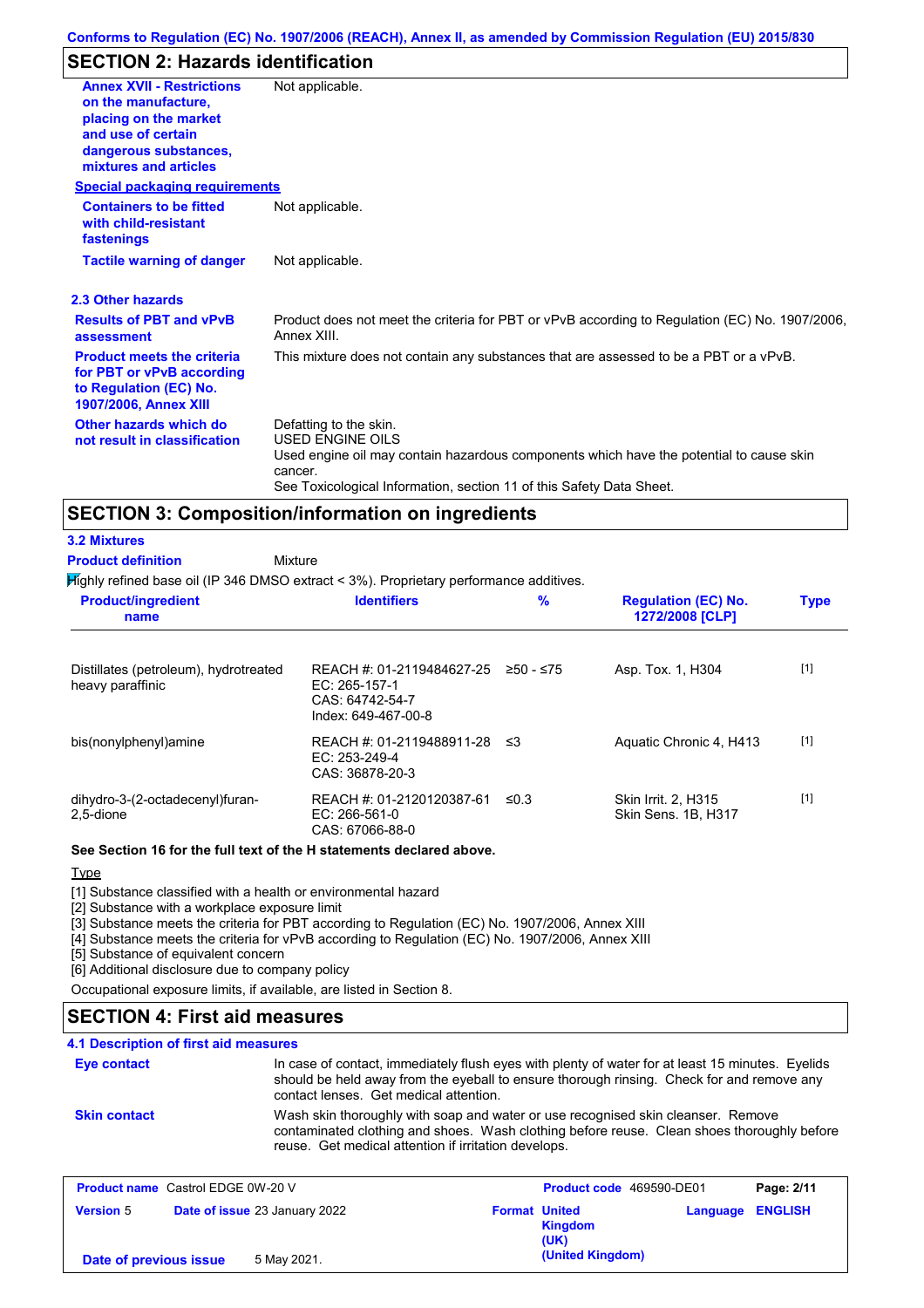### **Conforms to Regulation (EC) No. 1907/2006 (REACH), Annex II, as amended by Commission Regulation (EU) 2015/830**

# **SECTION 4: First aid measures**

| <b>Inhalation</b>                 | If inhaled, remove to fresh air. In case of inhalation of decomposition products in a fire,<br>symptoms may be delayed. The exposed person may need to be kept under medical<br>surveillance for 48 hours. Get medical attention if symptoms occur. |
|-----------------------------------|-----------------------------------------------------------------------------------------------------------------------------------------------------------------------------------------------------------------------------------------------------|
| <b>Ingestion</b>                  | Do not induce vomiting unless directed to do so by medical personnel. Get medical attention if<br>symptoms occur.                                                                                                                                   |
| <b>Protection of first-aiders</b> | No action shall be taken involving any personal risk or without suitable training.                                                                                                                                                                  |

#### **4.2 Most important symptoms and effects, both acute and delayed**

See Section 11 for more detailed information on health effects and symptoms.

| <b>Potential acute health effects</b> |                                                                                                                     |
|---------------------------------------|---------------------------------------------------------------------------------------------------------------------|
| <b>Inhalation</b>                     | Exposure to decomposition products may cause a health hazard. Serious effects may be<br>delayed following exposure. |
| <b>Ingestion</b>                      | No known significant effects or critical hazards.                                                                   |
| <b>Skin contact</b>                   | Defatting to the skin. May cause skin dryness and irritation.                                                       |
| Eye contact                           | No known significant effects or critical hazards.                                                                   |
|                                       | Delayed and immediate effects as well as chronic effects from short and long-term exposure                          |
| <b>Inhalation</b>                     | Overexposure to the inhalation of airborne droplets or aerosols may cause irritation of the<br>respiratory tract.   |
| <b>Ingestion</b>                      | Ingestion of large quantities may cause nausea and diarrhoea.                                                       |
| <b>Skin contact</b>                   | Prolonged or repeated contact can defat the skin and lead to irritation and/or dermatitis.                          |
| Eye contact                           | Potential risk of transient stinging or redness if accidental eye contact occurs.                                   |
|                                       |                                                                                                                     |

#### **4.3 Indication of any immediate medical attention and special treatment needed**

| <b>Notes to physician</b> | Treatment should in general be symptomatic and directed to relieving any effects.   |
|---------------------------|-------------------------------------------------------------------------------------|
|                           | In case of inhalation of decomposition products in a fire, symptoms may be delayed. |
|                           | The exposed person may need to be kept under medical surveillance for 48 hours.     |

# **SECTION 5: Firefighting measures**

| 5.1 Extinguishing media                                   |                                                                                                                                                                                                                                                                                                                                                                   |
|-----------------------------------------------------------|-------------------------------------------------------------------------------------------------------------------------------------------------------------------------------------------------------------------------------------------------------------------------------------------------------------------------------------------------------------------|
| <b>Suitable extinguishing</b><br>media                    | In case of fire, use foam, dry chemical or carbon dioxide extinguisher or spray.                                                                                                                                                                                                                                                                                  |
| <b>Unsuitable extinguishing</b><br>media                  | Do not use water jet. The use of a water jet may cause the fire to spread by splashing the<br>burning product.                                                                                                                                                                                                                                                    |
| 5.2 Special hazards arising from the substance or mixture |                                                                                                                                                                                                                                                                                                                                                                   |
| <b>Hazards from the</b><br>substance or mixture           | In a fire or if heated, a pressure increase will occur and the container may burst.                                                                                                                                                                                                                                                                               |
| <b>Hazardous combustion</b><br>products                   | Combustion products may include the following:<br>carbon oxides (CO, CO <sub>2</sub> ) (carbon monoxide, carbon dioxide)<br>nitrogen oxides (NO, NO <sub>2</sub> etc.)                                                                                                                                                                                            |
| <b>5.3 Advice for firefighters</b>                        |                                                                                                                                                                                                                                                                                                                                                                   |
| <b>Special precautions for</b><br>fire-fighters           | No action shall be taken involving any personal risk or without suitable training. Promptly<br>isolate the scene by removing all persons from the vicinity of the incident if there is a fire.                                                                                                                                                                    |
| <b>Special protective</b><br>equipment for fire-fighters  | Fire-fighters should wear appropriate protective equipment and self-contained breathing<br>apparatus (SCBA) with a full face-piece operated in positive pressure mode. Clothing for fire-<br>fighters (including helmets, protective boots and gloves) conforming to European standard EN<br>469 will provide a basic level of protection for chemical incidents. |

## **SECTION 6: Accidental release measures**

|                                | 6.1 Personal precautions, protective equipment and emergency procedures                                                                                                                                                                                                                                                             |
|--------------------------------|-------------------------------------------------------------------------------------------------------------------------------------------------------------------------------------------------------------------------------------------------------------------------------------------------------------------------------------|
| For non-emergency<br>personnel | No action shall be taken involving any personal risk or without suitable training. Evacuate<br>surrounding areas. Keep unnecessary and unprotected personnel from entering. Do not touch<br>or walk through spilt material. Floors may be slippery; use care to avoid falling. Put on<br>appropriate personal protective equipment. |
| For emergency responders       | If specialised clothing is required to deal with the spillage, take note of any information in<br>Section 8 on suitable and unsuitable materials. See also the information in "For non-<br>emergency personnel".                                                                                                                    |

| <b>Product name</b> Castrol EDGE 0W-20 V |                               |                                                | Product code 469590-DE01<br>Page: 3/11 |
|------------------------------------------|-------------------------------|------------------------------------------------|----------------------------------------|
| <b>Version 5</b>                         | Date of issue 23 January 2022 | <b>Format United</b><br><b>Kingdom</b><br>(UK) | <b>ENGLISH</b><br>Language             |
| Date of previous issue                   | 5 May 2021.                   | (United Kingdom)                               |                                        |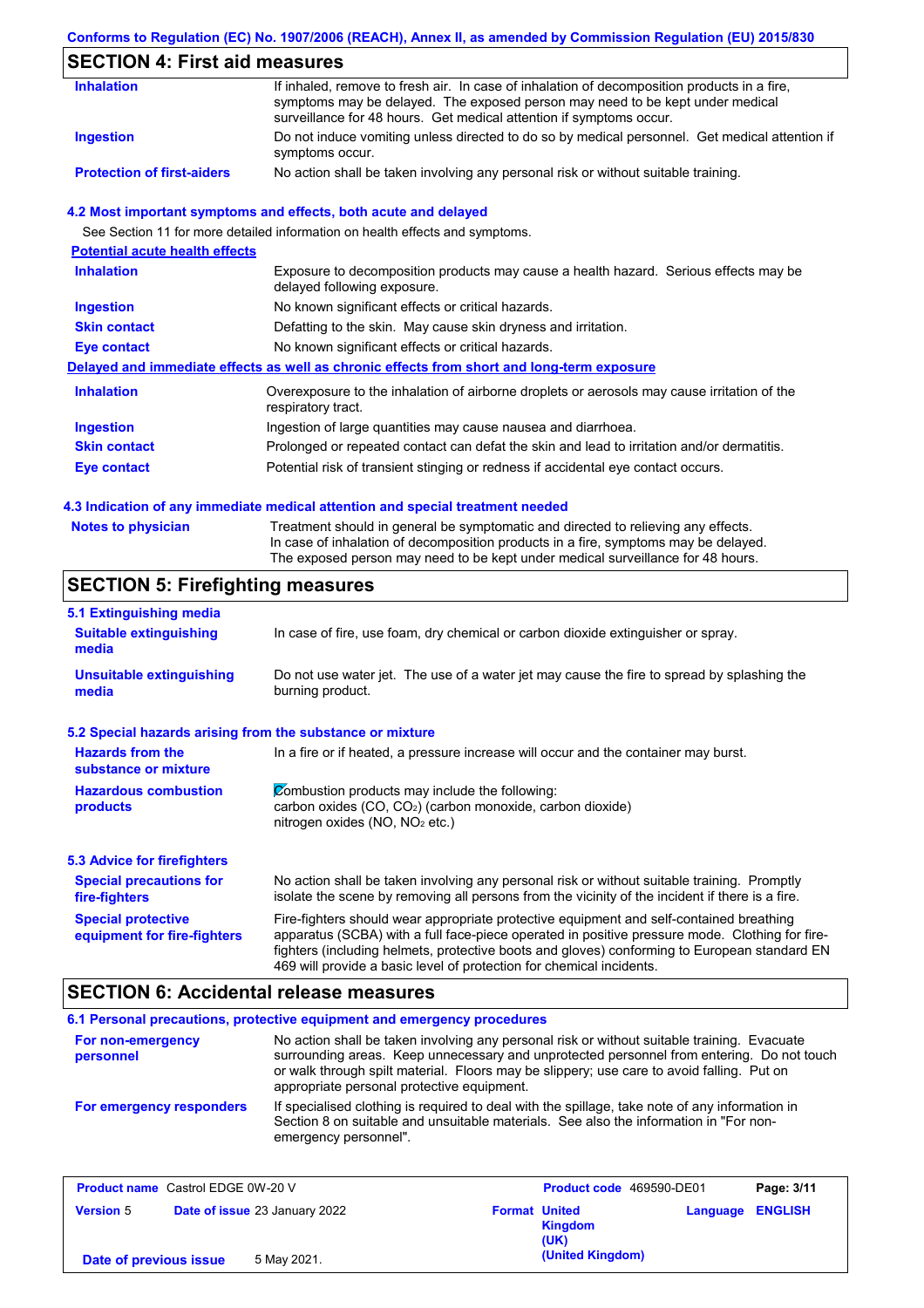### **SECTION 6: Accidental release measures**

| <b>6.2 Environmental</b><br><b>precautions</b>           | Avoid dispersal of spilt material and runoff and contact with soil, waterways, drains and sewers.<br>Inform the relevant authorities if the product has caused environmental pollution (sewers,<br>waterways, soil or air).                                                                                                                                                                    |
|----------------------------------------------------------|------------------------------------------------------------------------------------------------------------------------------------------------------------------------------------------------------------------------------------------------------------------------------------------------------------------------------------------------------------------------------------------------|
| 6.3 Methods and material for containment and cleaning up |                                                                                                                                                                                                                                                                                                                                                                                                |
| <b>Small spill</b>                                       | Stop leak if without risk. Move containers from spill area. Absorb with an inert material and<br>place in an appropriate waste disposal container. Dispose of via a licensed waste disposal<br>contractor.                                                                                                                                                                                     |
| <b>Large spill</b>                                       | Stop leak if without risk. Move containers from spill area. Prevent entry into sewers, water<br>courses, basements or confined areas. Contain and collect spillage with non-combustible,<br>absorbent material e.g. sand, earth, vermiculite or diatomaceous earth and place in container<br>for disposal according to local regulations. Dispose of via a licensed waste disposal contractor. |
| 6.4 Reference to other<br><b>sections</b>                | See Section 1 for emergency contact information.<br>See Section 5 for firefighting measures.<br>See Section 8 for information on appropriate personal protective equipment.<br>See Section 12 for environmental precautions.<br>See Section 13 for additional waste treatment information.                                                                                                     |

## **SECTION 7: Handling and storage**

| 7.1 Precautions for safe handling                                                    |                                                                                                                                                                                                                                                                                                                                                                                                                                                                                          |
|--------------------------------------------------------------------------------------|------------------------------------------------------------------------------------------------------------------------------------------------------------------------------------------------------------------------------------------------------------------------------------------------------------------------------------------------------------------------------------------------------------------------------------------------------------------------------------------|
| <b>Protective measures</b>                                                           | Put on appropriate personal protective equipment.                                                                                                                                                                                                                                                                                                                                                                                                                                        |
| <b>Advice on general</b><br>occupational hygiene                                     | Eating, drinking and smoking should be prohibited in areas where this material is handled,<br>stored and processed. Wash thoroughly after handling. Remove contaminated clothing and<br>protective equipment before entering eating areas. See also Section 8 for additional<br>information on hygiene measures.                                                                                                                                                                         |
| <b>7.2 Conditions for safe</b><br>storage, including any<br><b>incompatibilities</b> | Store in accordance with local requlations. Store in a dry, cool and well-ventilated area, away<br>from incompatible materials (see Section 10). Keep away from heat and direct sunlight. Keep<br>container tightly closed and sealed until ready for use. Containers that have been opened must<br>be carefully resealed and kept upright to prevent leakage. Store and use only in equipment/<br>containers designed for use with this product. Do not store in unlabelled containers. |
| <b>Not suitable</b>                                                                  | Prolonged exposure to elevated temperature                                                                                                                                                                                                                                                                                                                                                                                                                                               |
| 7.3 Specific end use(s)                                                              |                                                                                                                                                                                                                                                                                                                                                                                                                                                                                          |
| <b>Recommendations</b>                                                               | See section 1.2 and Exposure scenarios in annex, if applicable.                                                                                                                                                                                                                                                                                                                                                                                                                          |

## **SECTION 8: Exposure controls/personal protection**

#### **8.1 Control parameters**

**Occupational exposure limits** No exposure limit value known.

No exposure limit value known.

Whilst specific OELs for certain components may be shown in this section, other components may be present in any mist, vapour or dust produced. Therefore, the specific OELs may not be applicable to the product as a whole and are provided for guidance only.

**Recommended monitoring procedures**

If this product contains ingredients with exposure limits, personal, workplace atmosphere or biological monitoring may be required to determine the effectiveness of the ventilation or other control measures and/or the necessity to use respiratory protective equipment. Reference should be made to monitoring standards, such as the following: European Standard EN 689 (Workplace atmospheres - Guidance for the assessment of exposure by inhalation to chemical agents for comparison with limit values and measurement strategy) European Standard EN 14042 (Workplace atmospheres - Guide for the application and use of procedures for the assessment of exposure to chemical and biological agents) European Standard EN 482 (Workplace atmospheres - General requirements for the performance of procedures for the measurement of chemical agents) Reference to national guidance documents for methods for the determination of hazardous substances will also be required.

#### **Derived No Effect Level**

No DNELs/DMELs available.

#### **Predicted No Effect Concentration**

No PNECs available

#### **8.2 Exposure controls**

| <b>Product name</b> Castrol EDGE 0W-20 V |  | <b>Product code</b> 469590-DE01 |                      | Page: 4/11      |                         |  |
|------------------------------------------|--|---------------------------------|----------------------|-----------------|-------------------------|--|
| <b>Version 5</b>                         |  | Date of issue 23 January 2022   | <b>Format United</b> | Kingdom<br>(UK) | <b>Language ENGLISH</b> |  |
| 5 May 2021.<br>Date of previous issue    |  |                                 | (United Kingdom)     |                 |                         |  |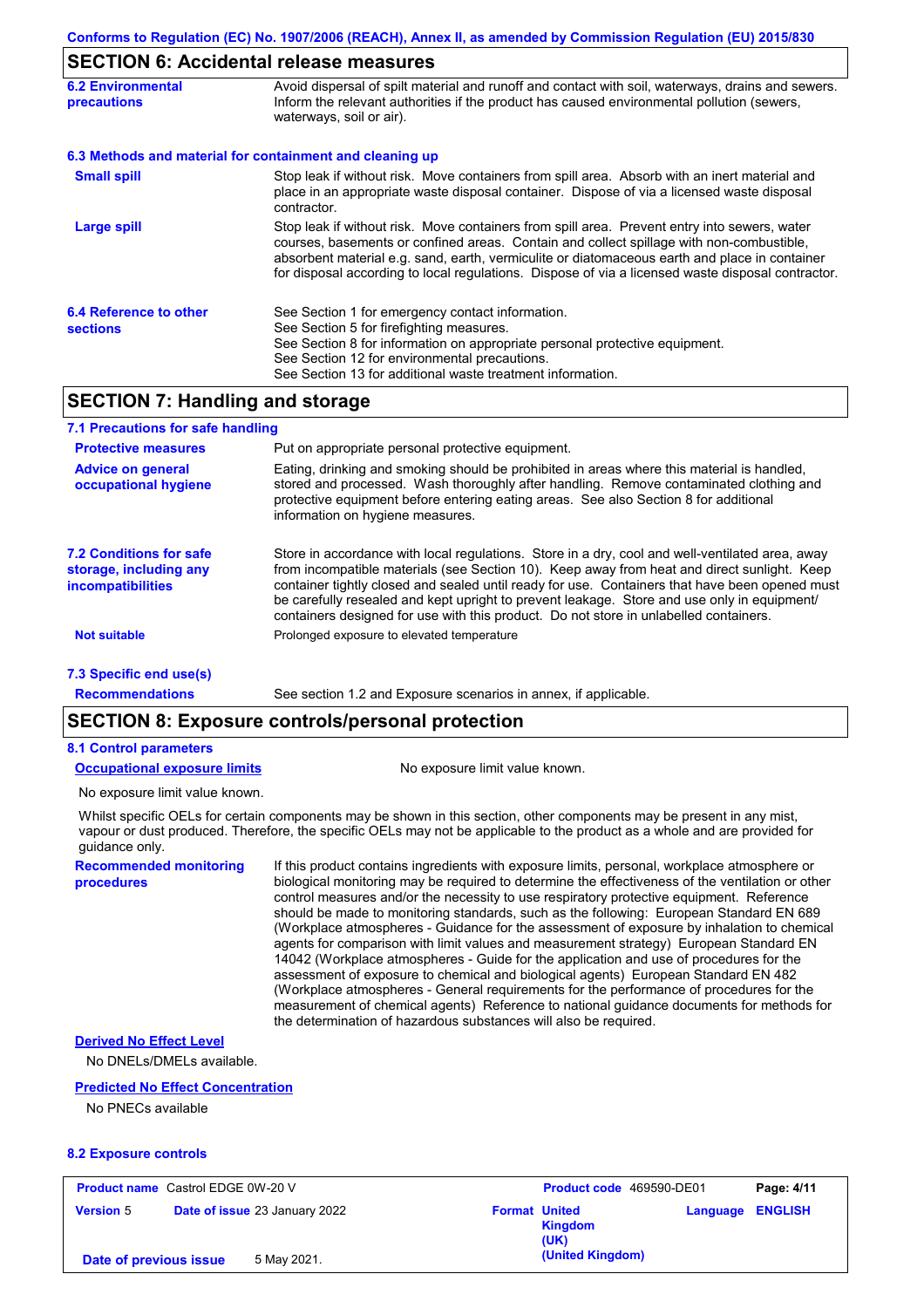# **SECTION 8: Exposure controls/personal protection**

| <b>Appropriate engineering</b><br>controls | Provide exhaust ventilation or other engineering controls to keep the relevant airborne<br>concentrations below their respective occupational exposure limits.<br>All activities involving chemicals should be assessed for their risks to health, to ensure<br>exposures are adequately controlled. Personal protective equipment should only be considered<br>after other forms of control measures (e.g. engineering controls) have been suitably evaluated.<br>Personal protective equipment should conform to appropriate standards, be suitable for use, be<br>kept in good condition and properly maintained.<br>Your supplier of personal protective equipment should be consulted for advice on selection and<br>appropriate standards. For further information contact your national organisation for standards.<br>The final choice of protective equipment will depend upon a risk assessment. It is important to<br>ensure that all items of personal protective equipment are compatible. |
|--------------------------------------------|---------------------------------------------------------------------------------------------------------------------------------------------------------------------------------------------------------------------------------------------------------------------------------------------------------------------------------------------------------------------------------------------------------------------------------------------------------------------------------------------------------------------------------------------------------------------------------------------------------------------------------------------------------------------------------------------------------------------------------------------------------------------------------------------------------------------------------------------------------------------------------------------------------------------------------------------------------------------------------------------------------|
| <b>Individual protection measures</b>      |                                                                                                                                                                                                                                                                                                                                                                                                                                                                                                                                                                                                                                                                                                                                                                                                                                                                                                                                                                                                         |
| <b>Hygiene measures</b>                    | Wash hands, forearms and face thoroughly after handling chemical products, before eating,<br>smoking and using the lavatory and at the end of the working period. Ensure that eyewash<br>stations and safety showers are close to the workstation location.                                                                                                                                                                                                                                                                                                                                                                                                                                                                                                                                                                                                                                                                                                                                             |
| <b>Respiratory protection</b>              | In case of insufficient ventilation, wear suitable respiratory equipment.<br>The correct choice of respiratory protection depends upon the chemicals being handled, the<br>conditions of work and use, and the condition of the respiratory equipment. Safety procedures<br>should be developed for each intended application. Respiratory protection equipment should<br>therefore be chosen in consultation with the supplier/manufacturer and with a full assessment<br>of the working conditions.                                                                                                                                                                                                                                                                                                                                                                                                                                                                                                   |
| <b>Eye/face protection</b>                 | Safety glasses with side shields.                                                                                                                                                                                                                                                                                                                                                                                                                                                                                                                                                                                                                                                                                                                                                                                                                                                                                                                                                                       |
| <b>Skin protection</b>                     |                                                                                                                                                                                                                                                                                                                                                                                                                                                                                                                                                                                                                                                                                                                                                                                                                                                                                                                                                                                                         |
| <b>Hand protection</b>                     | <b>General Information:</b>                                                                                                                                                                                                                                                                                                                                                                                                                                                                                                                                                                                                                                                                                                                                                                                                                                                                                                                                                                             |
|                                            | Because specific work environments and material handling practices vary, safety procedures<br>should be developed for each intended application. The correct choice of protective gloves<br>depends upon the chemicals being handled, and the conditions of work and use. Most gloves<br>provide protection for only a limited time before they must be discarded and replaced (even the<br>best chemically resistant gloves will break down after repeated chemical exposures).                                                                                                                                                                                                                                                                                                                                                                                                                                                                                                                        |
|                                            | Gloves should be chosen in consultation with the supplier / manufacturer and taking account of<br>a full assessment of the working conditions.                                                                                                                                                                                                                                                                                                                                                                                                                                                                                                                                                                                                                                                                                                                                                                                                                                                          |
|                                            | Recommended: Nitrile gloves.<br><b>Breakthrough time:</b>                                                                                                                                                                                                                                                                                                                                                                                                                                                                                                                                                                                                                                                                                                                                                                                                                                                                                                                                               |
|                                            | Breakthrough time data are generated by glove manufacturers under laboratory test conditions<br>and represent how long a glove can be expected to provide effective permeation resistance. It<br>is important when following breakthrough time recommendations that actual workplace<br>conditions are taken into account. Always consult with your glove supplier for up-to-date<br>technical information on breakthrough times for the recommended glove type.<br>Our recommendations on the selection of gloves are as follows:                                                                                                                                                                                                                                                                                                                                                                                                                                                                      |
|                                            | Continuous contact:                                                                                                                                                                                                                                                                                                                                                                                                                                                                                                                                                                                                                                                                                                                                                                                                                                                                                                                                                                                     |
|                                            | Gloves with a minimum breakthrough time of 240 minutes, or >480 minutes if suitable gloves<br>can be obtained.                                                                                                                                                                                                                                                                                                                                                                                                                                                                                                                                                                                                                                                                                                                                                                                                                                                                                          |
|                                            | If suitable gloves are not available to offer that level of protection, gloves with shorter<br>breakthrough times may be acceptable as long as appropriate glove maintenance and<br>replacement regimes are determined and adhered to.                                                                                                                                                                                                                                                                                                                                                                                                                                                                                                                                                                                                                                                                                                                                                                  |
|                                            | Short-term / splash protection:                                                                                                                                                                                                                                                                                                                                                                                                                                                                                                                                                                                                                                                                                                                                                                                                                                                                                                                                                                         |
|                                            | Recommended breakthrough times as above.<br>It is recognised that for short-term, transient exposures, gloves with shorter breakthrough times<br>may commonly be used. Therefore, appropriate maintenance and replacement regimes must<br>be determined and rigorously followed.                                                                                                                                                                                                                                                                                                                                                                                                                                                                                                                                                                                                                                                                                                                        |
|                                            | <b>Glove Thickness:</b>                                                                                                                                                                                                                                                                                                                                                                                                                                                                                                                                                                                                                                                                                                                                                                                                                                                                                                                                                                                 |
|                                            | For general applications, we recommend gloves with a thickness typically greater than 0.35 mm.                                                                                                                                                                                                                                                                                                                                                                                                                                                                                                                                                                                                                                                                                                                                                                                                                                                                                                          |
|                                            | It should be emphasised that glove thickness is not necessarily a good predictor of glove<br>resistance to a specific chemical, as the permeation efficiency of the glove will be dependent<br>on the exact composition of the glove material. Therefore, glove selection should also be based<br>on consideration of the task requirements and knowledge of breakthrough times.<br>Glove thickness may also vary depending on the glove manufacturer, the glove type and the                                                                                                                                                                                                                                                                                                                                                                                                                                                                                                                           |
| <b>Product name</b> Castrol EDGE 0W-20 V   | Product code 469590-DE01<br>Page: 5/11                                                                                                                                                                                                                                                                                                                                                                                                                                                                                                                                                                                                                                                                                                                                                                                                                                                                                                                                                                  |

| <b>Product name</b> Castrol EDGE 0W-20 V |                               | Product code 469590-DE01                       |                         | Page: 5/11 |
|------------------------------------------|-------------------------------|------------------------------------------------|-------------------------|------------|
| <b>Version 5</b>                         | Date of issue 23 January 2022 | <b>Format United</b><br><b>Kingdom</b><br>(UK) | <b>Language ENGLISH</b> |            |
| Date of previous issue                   | 5 May 2021.                   | (United Kingdom)                               |                         |            |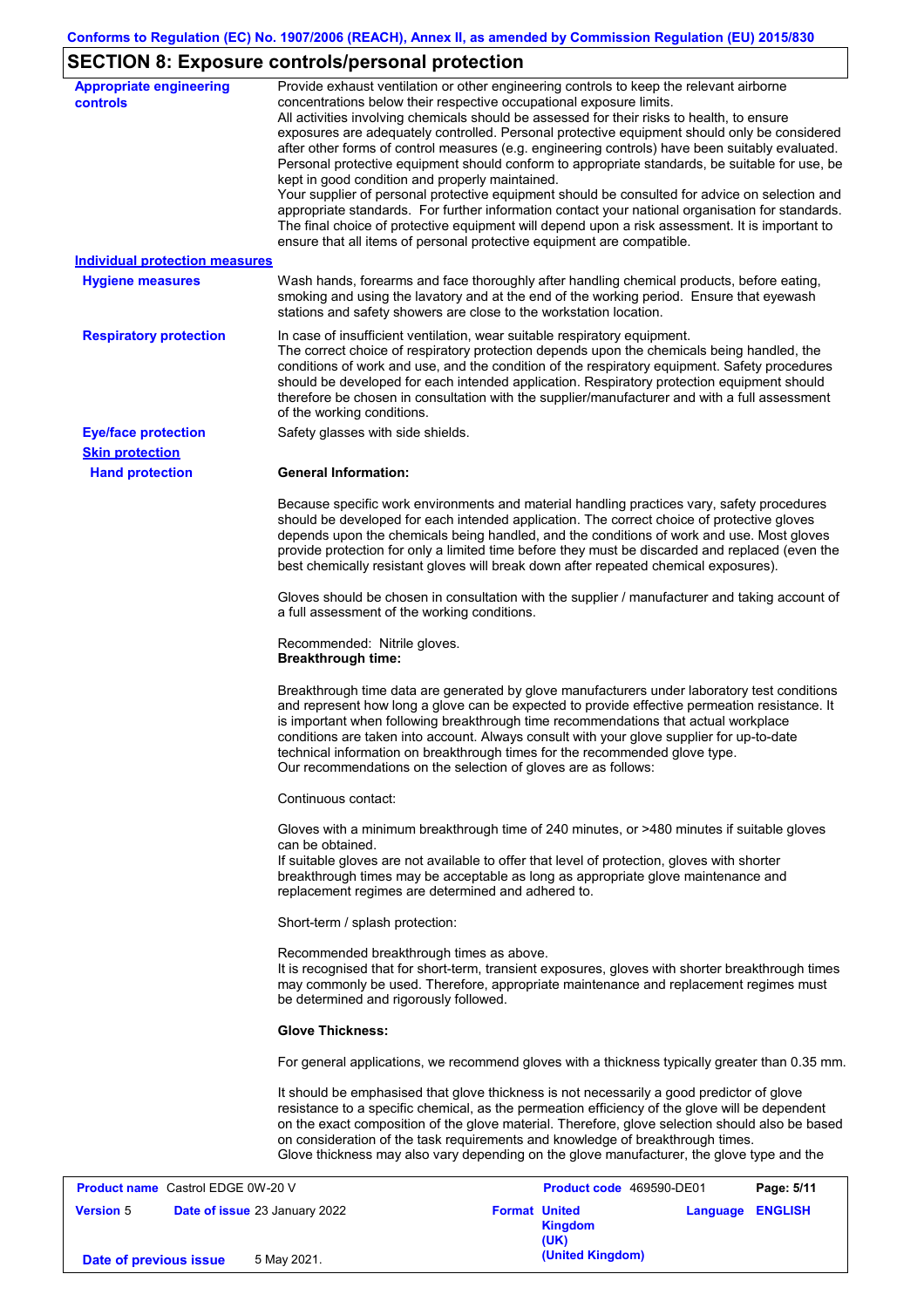# **SECTION 8: Exposure controls/personal protection**

|                                           | glove model. Therefore, the manufacturers' technical data should always be taken into account<br>to ensure selection of the most appropriate glove for the task.                                                                                                                                                                                                                                                                                                                                                                                                                                                                                                                      |
|-------------------------------------------|---------------------------------------------------------------------------------------------------------------------------------------------------------------------------------------------------------------------------------------------------------------------------------------------------------------------------------------------------------------------------------------------------------------------------------------------------------------------------------------------------------------------------------------------------------------------------------------------------------------------------------------------------------------------------------------|
|                                           | Note: Depending on the activity being conducted, gloves of varying thickness may be required<br>for specific tasks. For example:                                                                                                                                                                                                                                                                                                                                                                                                                                                                                                                                                      |
|                                           | • Thinner gloves (down to 0.1 mm or less) may be required where a high degree of manual<br>dexterity is needed. However, these gloves are only likely to give short duration protection and<br>would normally be just for single use applications, then disposed of.                                                                                                                                                                                                                                                                                                                                                                                                                  |
|                                           | • Thicker gloves (up to 3 mm or more) may be required where there is a mechanical (as well<br>as a chemical) risk i.e. where there is abrasion or puncture potential.                                                                                                                                                                                                                                                                                                                                                                                                                                                                                                                 |
| <b>Skin and body</b>                      | Use of protective clothing is good industrial practice.<br>Personal protective equipment for the body should be selected based on the task being<br>performed and the risks involved and should be approved by a specialist before handling this<br>product.<br>Cotton or polyester/cotton overalls will only provide protection against light superficial<br>contamination that will not soak through to the skin. Overalls should be laundered on a regular<br>basis. When the risk of skin exposure is high (e.g. when cleaning up spillages or if there is a<br>risk of splashing) then chemical resistant aprons and/or impervious chemical suits and boots<br>will be required. |
| <b>Refer to standards:</b>                | Respiratory protection: EN 529<br>Gloves: EN 420, EN 374<br>Eye protection: EN 166<br>Filtering half-mask: EN 149<br>Filtering half-mask with valve: EN 405<br>Half-mask: EN 140 plus filter<br>Full-face mask: EN 136 plus filter<br>Particulate filters: EN 143<br>Gas/combined filters: EN 14387                                                                                                                                                                                                                                                                                                                                                                                   |
| <b>Environmental exposure</b><br>controls | Emissions from ventilation or work process equipment should be checked to ensure they<br>comply with the requirements of environmental protection legislation. In some cases, fume<br>scrubbers, filters or engineering modifications to the process equipment will be necessary to<br>reduce emissions to acceptable levels.                                                                                                                                                                                                                                                                                                                                                         |

# **SECTION 9: Physical and chemical properties**

The conditions of measurement of all properties are at standard temperature and pressure unless otherwise indicated.

#### **9.1 Information on basic physical and chemical properties**

| <b>Appearance</b>                                      |                                              |
|--------------------------------------------------------|----------------------------------------------|
| <b>Physical state</b>                                  | Liguid.                                      |
| <b>Colour</b>                                          | Amber.                                       |
| <b>Odour</b>                                           | Not available.                               |
| <b>Odour threshold</b>                                 | Not available.                               |
| рH                                                     | Not applicable.                              |
| <b>Melting point/freezing point</b>                    | Not available.                               |
| Initial boiling point and boiling<br>range             | Not available.                               |
| <b>Pour point</b>                                      | -45 $^{\circ}$ C                             |
| <b>Flash point</b>                                     | Closed cup: >185°C (>365°F) [Pensky-Martens] |
| <b>Evaporation rate</b>                                | Not available.                               |
| Flammability (solid, gas)                              | Not available.                               |
| <b>Upper/lower flammability or</b><br>explosive limits | Not available.                               |
| Vapour pressure                                        | Not available.                               |

| <b>Product name</b> Castrol EDGE 0W-20 V |                               | Product code 469590-DE01<br>Page: 6/11                                    |
|------------------------------------------|-------------------------------|---------------------------------------------------------------------------|
| <b>Version 5</b>                         | Date of issue 23 January 2022 | <b>Format United</b><br><b>Language ENGLISH</b><br><b>Kingdom</b><br>(UK) |
| 5 May 2021.<br>Date of previous issue    |                               | (United Kingdom)                                                          |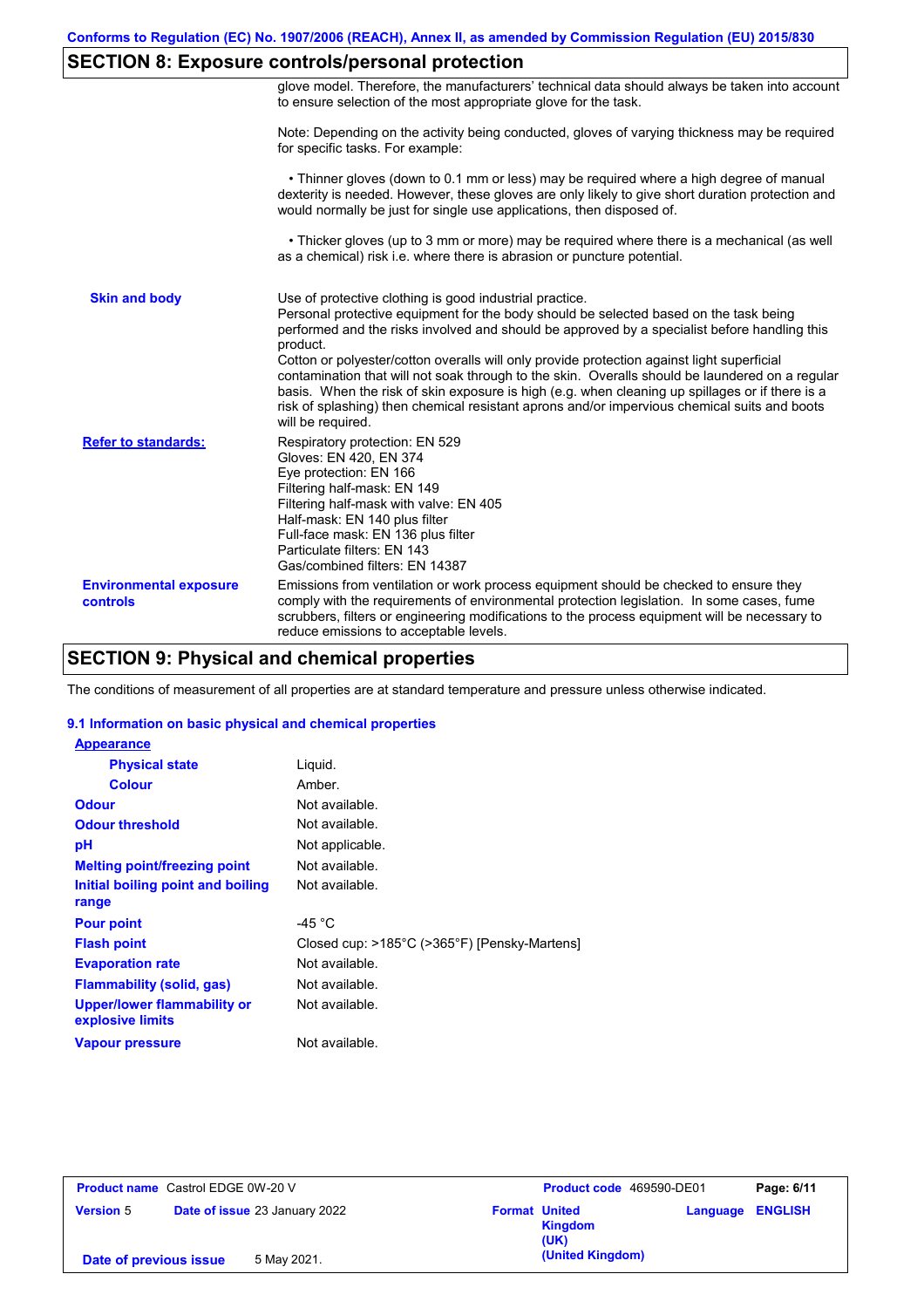# **SECTION 9: Physical and chemical properties**

|                                                   |                                                                                                                                       |           | Vapour Pressure at 20°C |                    | Vapour pressure at 50°C |                |               |
|---------------------------------------------------|---------------------------------------------------------------------------------------------------------------------------------------|-----------|-------------------------|--------------------|-------------------------|----------------|---------------|
|                                                   | <b>Ingredient name</b>                                                                                                                | mm Hg kPa |                         | <b>Method</b>      | m <sub>m</sub><br>Hg    | kPa            | <b>Method</b> |
|                                                   | Distillates (petroleum),<br>hydrotreated heavy<br>paraffinic                                                                          | < 0.08    | < 0.011                 | <b>ASTM D 5191</b> |                         |                |               |
|                                                   | Distillates (petroleum),<br>hydrotreated heavy<br>paraffinic                                                                          | < 0.08    | < 0.011                 | <b>ASTM D 5191</b> |                         |                |               |
|                                                   | Distillates (petroleum),<br>solvent-dewaxed<br>heavy paraffinic                                                                       | < 0.08    | < 0.011                 | <b>ASTM D 5191</b> |                         |                |               |
|                                                   | bis(nonylphenyl)amine                                                                                                                 | < 0.01    | < 0.0013                | EU A.4             | 0                       | $\overline{0}$ | EU A.4        |
| <b>Vapour density</b>                             | Not available.                                                                                                                        |           |                         |                    |                         |                |               |
| <b>Relative density</b>                           | Not available.                                                                                                                        |           |                         |                    |                         |                |               |
| <b>Density</b>                                    | <1000 kg/m <sup>3</sup> (<1 g/cm <sup>3</sup> ) at 15°C                                                                               |           |                         |                    |                         |                |               |
| <b>Solubility(ies)</b>                            | insoluble in water.                                                                                                                   |           |                         |                    |                         |                |               |
| <b>Partition coefficient: n-octanol/</b><br>water | Mot applicable.                                                                                                                       |           |                         |                    |                         |                |               |
| <b>Auto-ignition temperature</b>                  | <b>Ingredient name</b>                                                                                                                |           | °C                      | °F                 |                         | <b>Method</b>  |               |
|                                                   | bis(nonylphenyl)amine                                                                                                                 |           | 440                     | 824                |                         | EU A.15        |               |
| <b>Decomposition temperature</b>                  | Not available.                                                                                                                        |           |                         |                    |                         |                |               |
| <b>Viscosity</b>                                  | Kinematic: 47.4 mm <sup>2</sup> /s (47.4 cSt) at $40^{\circ}$ C<br>Kinematic: 8.9 to 9.3 mm <sup>2</sup> /s (8.9 to 9.3 cSt) at 100°C |           |                         |                    |                         |                |               |
| <b>Explosive properties</b>                       | Not available.                                                                                                                        |           |                         |                    |                         |                |               |
| <b>Oxidising properties</b>                       | Not available.                                                                                                                        |           |                         |                    |                         |                |               |
| <b>Particle characteristics</b>                   |                                                                                                                                       |           |                         |                    |                         |                |               |
| <b>Median particle size</b>                       | Not applicable.                                                                                                                       |           |                         |                    |                         |                |               |
| 9.2 Other information                             |                                                                                                                                       |           |                         |                    |                         |                |               |
|                                                   |                                                                                                                                       |           |                         |                    |                         |                |               |

# **SECTION 10: Stability and reactivity**

| <b>10.1 Reactivity</b>                            | No specific test data available for this product. Refer to Conditions to avoid and Incompatible<br>materials for additional information.                                |
|---------------------------------------------------|-------------------------------------------------------------------------------------------------------------------------------------------------------------------------|
| <b>10.2 Chemical stability</b>                    | The product is stable.                                                                                                                                                  |
| <b>10.3 Possibility of</b><br>hazardous reactions | Under normal conditions of storage and use, hazardous reactions will not occur.<br>Under normal conditions of storage and use, hazardous polymerisation will not occur. |
| <b>10.4 Conditions to avoid</b>                   | Avoid all possible sources of ignition (spark or flame).                                                                                                                |
| 10.5 Incompatible materials                       | Reactive or incompatible with the following materials: oxidising materials.                                                                                             |
| <b>10.6 Hazardous</b><br>decomposition products   | Under normal conditions of storage and use, hazardous decomposition products should not be<br>produced.                                                                 |

# **SECTION 11: Toxicological information**

| 11.1 Information on toxicological effects<br><b>Acute toxicity estimates</b><br>Not available. |                                                                                                                     |                      |                                 |          |                |
|------------------------------------------------------------------------------------------------|---------------------------------------------------------------------------------------------------------------------|----------------------|---------------------------------|----------|----------------|
| <b>Information on likely</b><br>routes of exposure                                             | Routes of entry anticipated: Dermal, Inhalation.                                                                    |                      |                                 |          |                |
| <b>Potential acute health effects</b><br><b>Inhalation</b>                                     | Exposure to decomposition products may cause a health hazard. Serious effects may be<br>delayed following exposure. |                      |                                 |          |                |
| <b>Product name</b> Castrol EDGE 0W-20 V                                                       |                                                                                                                     |                      | <b>Product code</b> 469590-DE01 |          | Page: 7/11     |
| <b>Version 5</b><br>Date of issue 23 January 2022                                              |                                                                                                                     | <b>Format United</b> | <b>Kingdom</b><br>(UK)          | Language | <b>ENGLISH</b> |
| Date of previous issue                                                                         | 5 May 2021.                                                                                                         |                      | (United Kingdom)                |          |                |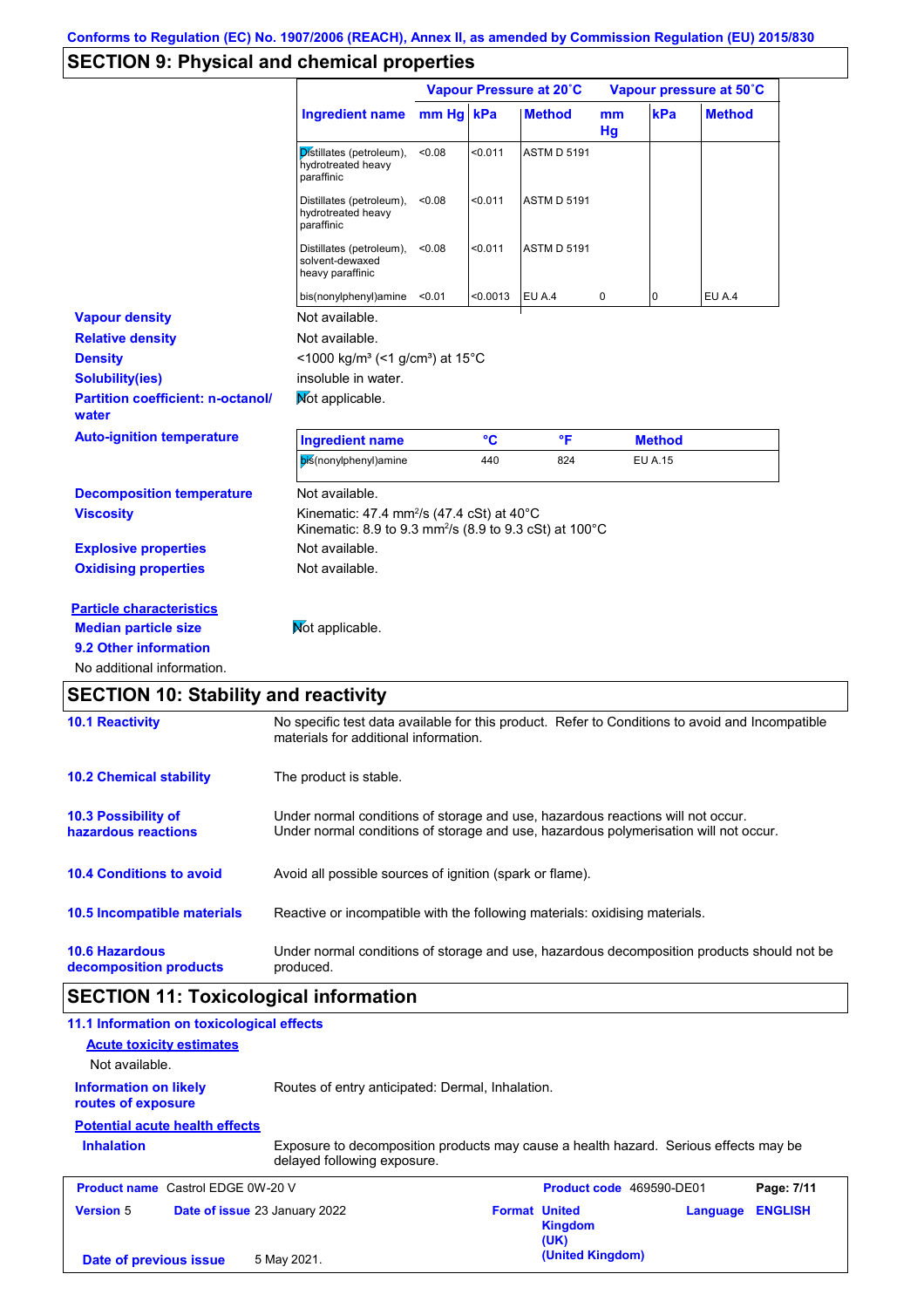# **SECTION 11: Toxicological information**

| <b>Ingestion</b>                        | No known significant effects or critical hazards.                                                                                                                                                                                                                                                                                                                                                               |
|-----------------------------------------|-----------------------------------------------------------------------------------------------------------------------------------------------------------------------------------------------------------------------------------------------------------------------------------------------------------------------------------------------------------------------------------------------------------------|
| <b>Skin contact</b>                     | Defatting to the skin. May cause skin dryness and irritation.                                                                                                                                                                                                                                                                                                                                                   |
| <b>Eye contact</b>                      | No known significant effects or critical hazards.                                                                                                                                                                                                                                                                                                                                                               |
|                                         | <b>Symptoms related to the physical, chemical and toxicological characteristics</b>                                                                                                                                                                                                                                                                                                                             |
| <b>Inhalation</b>                       | No specific data.                                                                                                                                                                                                                                                                                                                                                                                               |
| <b>Ingestion</b>                        | No specific data.                                                                                                                                                                                                                                                                                                                                                                                               |
| <b>Skin contact</b>                     | Adverse symptoms may include the following:<br>irritation<br>dryness<br>cracking                                                                                                                                                                                                                                                                                                                                |
| <b>Eye contact</b>                      | No specific data.                                                                                                                                                                                                                                                                                                                                                                                               |
|                                         | Delayed and immediate effects as well as chronic effects from short and long-term exposure                                                                                                                                                                                                                                                                                                                      |
| <b>Inhalation</b>                       | Overexposure to the inhalation of airborne droplets or aerosols may cause irritation of the<br>respiratory tract.                                                                                                                                                                                                                                                                                               |
| <b>Ingestion</b>                        | Ingestion of large quantities may cause nausea and diarrhoea.                                                                                                                                                                                                                                                                                                                                                   |
| <b>Skin contact</b>                     | Prolonged or repeated contact can defat the skin and lead to irritation and/or dermatitis.                                                                                                                                                                                                                                                                                                                      |
| <b>Eye contact</b>                      | Potential risk of transient stinging or redness if accidental eye contact occurs.                                                                                                                                                                                                                                                                                                                               |
| <b>Potential chronic health effects</b> |                                                                                                                                                                                                                                                                                                                                                                                                                 |
| <b>General</b>                          | <b>USED ENGINE OILS</b><br>Combustion products resulting from the operation of internal combustion engines contaminate<br>engine oils during use. Used engine oil may contain hazardous components which have the<br>potential to cause skin cancer. Frequent or prolonged contact with all types and makes of used<br>engine oil must therefore be avoided and a high standard of personal hygiene maintained. |
| <b>Carcinogenicity</b>                  | No known significant effects or critical hazards.                                                                                                                                                                                                                                                                                                                                                               |
| <b>Mutagenicity</b>                     | No known significant effects or critical hazards.                                                                                                                                                                                                                                                                                                                                                               |
| <b>Developmental effects</b>            | No known significant effects or critical hazards.                                                                                                                                                                                                                                                                                                                                                               |
| <b>Fertility effects</b>                | No known significant effects or critical hazards.                                                                                                                                                                                                                                                                                                                                                               |

# **SECTION 12: Ecological information**

**12.1 Toxicity**

**Environmental hazards** Not classified as dangerous

#### **12.2 Persistence and degradability**

Expected to be biodegradable.

#### **12.3 Bioaccumulative potential**

This product is not expected to bioaccumulate through food chains in the environment.

| <b>12.4 Mobility in soil</b>                            |                                                                      |
|---------------------------------------------------------|----------------------------------------------------------------------|
| <b>Soil/water partition</b><br><b>coefficient (Koc)</b> | Not available.                                                       |
| <b>Mobility</b>                                         | Spillages may penetrate the soil causing ground water contamination. |

#### **12.5 Results of PBT and vPvB assessment**

Product does not meet the criteria for PBT or vPvB according to Regulation (EC) No. 1907/2006, Annex XIII.

#### **12.6 Other adverse effects**

**Other ecological information**

Spills may form a film on water surfaces causing physical damage to organisms. Oxygen transfer could also be impaired.

## **SECTION 13: Disposal considerations**

| 13.1 Waste treatment methods             |                                                                                                                                                                      |                                 |            |
|------------------------------------------|----------------------------------------------------------------------------------------------------------------------------------------------------------------------|---------------------------------|------------|
| <b>Product</b>                           |                                                                                                                                                                      |                                 |            |
| <b>Methods of disposal</b>               | Where possible, arrange for product to be recycled. Dispose of via an authorised person/<br>licensed waste disposal contractor in accordance with local regulations. |                                 |            |
| <b>Hazardous waste</b>                   | Yes.                                                                                                                                                                 |                                 |            |
| European waste catalogue (EWC)           |                                                                                                                                                                      |                                 |            |
| <b>Product name</b> Castrol EDGE 0W-20 V |                                                                                                                                                                      | <b>Product code</b> 469590-DE01 | Page: 8/11 |

| <b>FIGURE HAIR CASHOLLDOL ON ZU V</b> |                                      |                      | FI <b>UGUL CUUS</b> TUJJJU-DEVI |          | гач <del>с</del> . ол п |
|---------------------------------------|--------------------------------------|----------------------|---------------------------------|----------|-------------------------|
| <b>Version 5</b>                      | <b>Date of issue 23 January 2022</b> | <b>Format United</b> |                                 | Language | <b>ENGLISH</b>          |
|                                       |                                      |                      | Kingdom                         |          |                         |
|                                       |                                      |                      | (UK)                            |          |                         |
| Date of previous issue                | 5 May 2021.                          |                      | (United Kingdom)                |          |                         |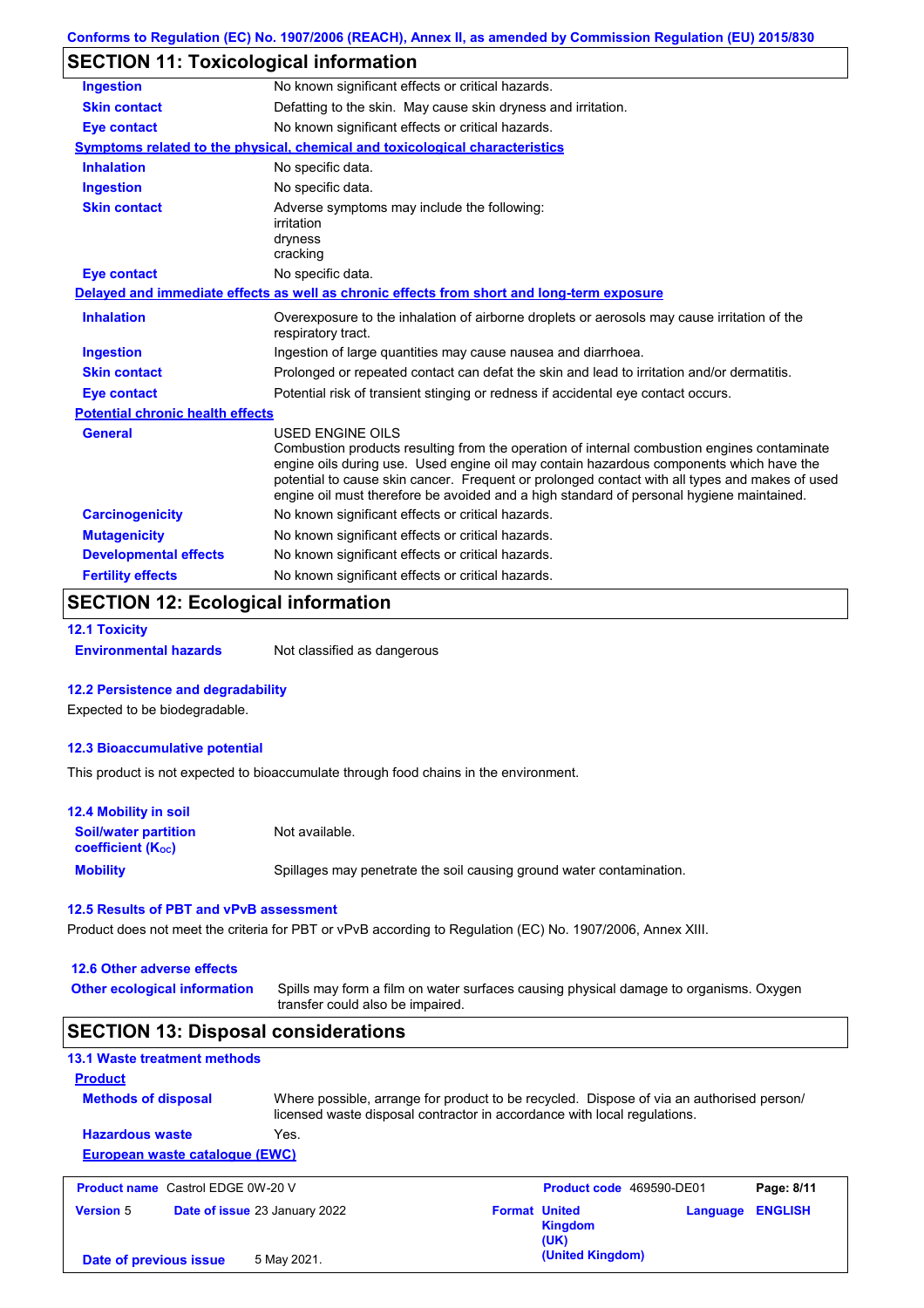## **SECTION 13: Disposal considerations**

| <b>Waste code</b>                             | <b>Waste designation</b>                                                                                                                                                                                                                |
|-----------------------------------------------|-----------------------------------------------------------------------------------------------------------------------------------------------------------------------------------------------------------------------------------------|
| 13 02 05*                                     | mineral-based non-chlorinated engine, gear and lubricating oils                                                                                                                                                                         |
| disposal code to be assigned by the end user. | However, deviation from the intended use and/or the presence of any potential contaminants may require an alternative waste                                                                                                             |
| <b>Packaging</b>                              |                                                                                                                                                                                                                                         |
| <b>Methods of disposal</b>                    | Where possible, arrange for product to be recycled. Dispose of via an authorised person/<br>licensed waste disposal contractor in accordance with local regulations.                                                                    |
| <b>Special precautions</b>                    | This material and its container must be disposed of in a safe way. Empty containers or liners<br>may retain some product residues. Avoid dispersal of spilt material and runoff and contact with<br>soil, waterways, drains and sewers. |
| <b>References</b>                             | Commission 2014/955/EU                                                                                                                                                                                                                  |

## **SECTION 14: Transport information**

Directive 2008/98/EC

|                                           | <b>ADR/RID</b> | <b>ADN</b>     | <b>IMDG</b>              | <b>IATA</b>    |
|-------------------------------------------|----------------|----------------|--------------------------|----------------|
| 14.1 UN number                            | Not regulated. | Not regulated. | Not regulated.           | Not regulated. |
| 14.2 UN proper<br>shipping name           |                |                |                          |                |
| <b>14.3 Transport</b><br>hazard class(es) |                |                | $\overline{\phantom{0}}$ |                |
| 14.4 Packing<br>group                     |                |                | $\blacksquare$           |                |
| 14.5<br><b>Environmental</b><br>hazards   | No.            | No.            | No.                      | No.            |
| <b>Additional</b><br>information          |                |                |                          |                |

**14.6 Special precautions for user** Not available.

**14.7 Transport in bulk according to IMO instruments** Not available.

### **SECTION 15: Regulatory information**

**15.1 Safety, health and environmental regulations/legislation specific for the substance or mixture EU Regulation (EC) No. 1907/2006 (REACH)**

**Annex XIV - List of substances subject to authorisation**

#### **Annex XIV**

None of the components are listed.

**Substances of very high concern**

None of the components are listed.

**EU Regulation (EC) No. 1907/2006 (REACH)**

**Annex XVII - Restrictions on the manufacture, placing on the market and use of certain dangerous substances, mixtures and articles** Not applicable.

#### **Other regulations**

**REACH Status** The company, as identified in Section 1, sells this product in the EU in compliance with the current requirements of REACH.

| <b>Product name</b> Castrol EDGE 0W-20 V |                               |                      | <b>Product code</b> 469590-DE01 |                         | Page: 9/11 |
|------------------------------------------|-------------------------------|----------------------|---------------------------------|-------------------------|------------|
| <b>Version 5</b>                         | Date of issue 23 January 2022 | <b>Format United</b> | <b>Kingdom</b><br>(UK)          | <b>Language ENGLISH</b> |            |
| Date of previous issue                   | 5 May 2021.                   |                      | (United Kingdom)                |                         |            |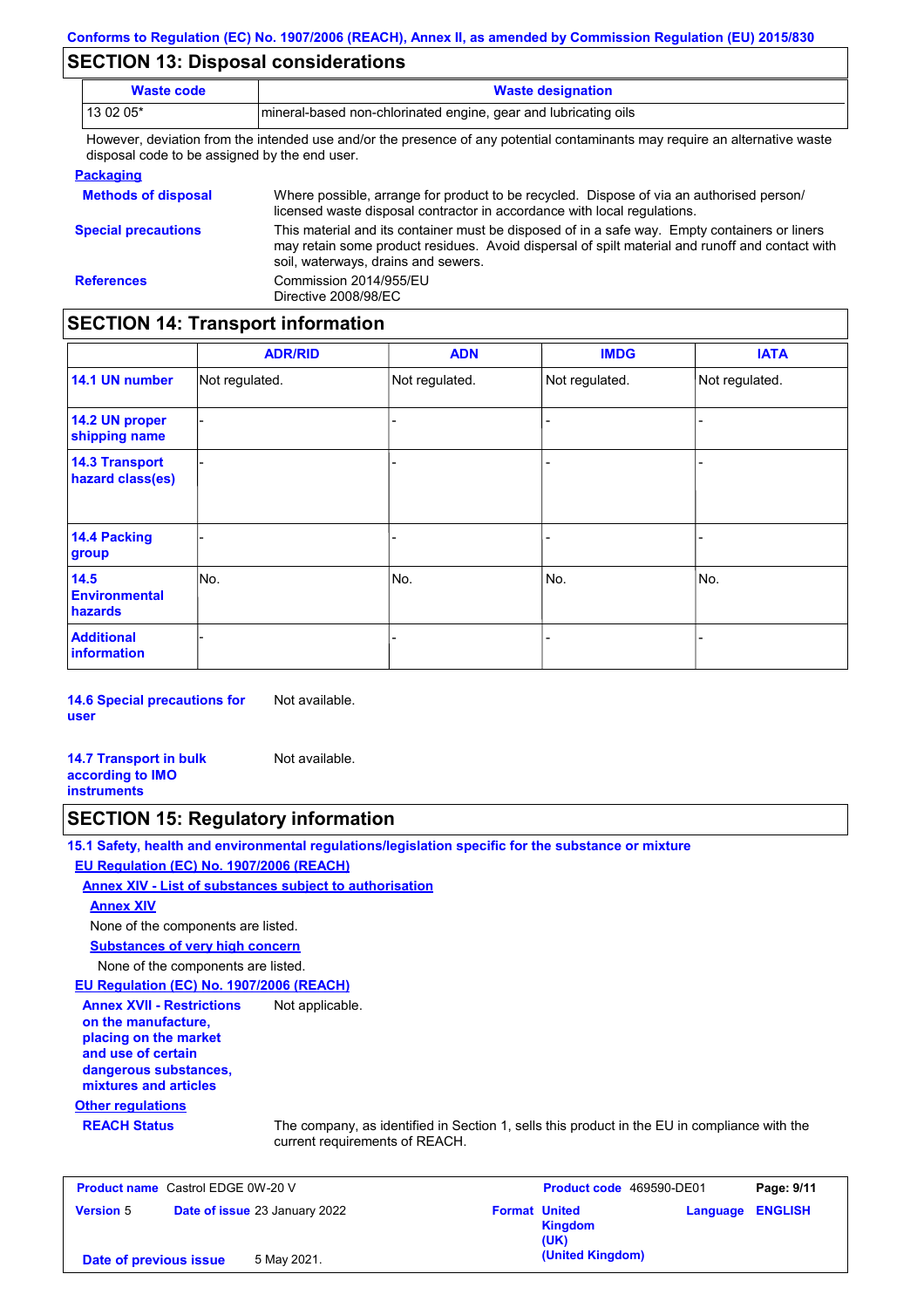# **SECTION 15: Regulatory information**

| <b>United States inventory</b><br>(TSCA 8b)                     | All components are active or exempted. |
|-----------------------------------------------------------------|----------------------------------------|
| <b>Australia inventory (AIIC)</b>                               | At least one component is not listed.  |
| <b>Canada inventory</b>                                         | All components are listed or exempted. |
| <b>China inventory (IECSC)</b>                                  | At least one component is not listed.  |
| <b>Japan inventory (CSCL)</b>                                   | At least one component is not listed.  |
| <b>Korea inventory (KECI)</b>                                   | All components are listed or exempted. |
| <b>Philippines inventory</b><br>(PICCS)                         | At least one component is not listed.  |
| <b>Taiwan Chemical</b><br><b>Substances Inventory</b><br>(TCSI) | All components are listed or exempted. |
| Ozone depleting substances (1005/2009/EU)                       |                                        |
| Not listed.                                                     |                                        |
| Prior Informed Consent (PIC) (649/2012/EU)<br>Not listed.       |                                        |
| <b>Persistent Organic Pollutants</b><br>Not listed.             |                                        |

#### **EU - Water framework directive - Priority substances**

None of the components are listed.

#### **Seveso Directive**

This product is not controlled under the Seveso Directive.

| <b>15.2 Chemical safety</b> | A Chemical Safety Assessment has been carried out for one or more of the substances within  |
|-----------------------------|---------------------------------------------------------------------------------------------|
| assessment                  | this mixture. A Chemical Safety Assessment has not been carried out for the mixture itself. |

# **SECTION 16: Other information**

| <b>Abbreviations and acronyms</b>        | ADN = European Provisions concerning the International Carriage of Dangerous Goods by<br>Inland Waterway<br>ADR = The European Agreement concerning the International Carriage of Dangerous Goods by<br>Road   |                                                                                                                                  |                          |                  |             |  |  |  |
|------------------------------------------|----------------------------------------------------------------------------------------------------------------------------------------------------------------------------------------------------------------|----------------------------------------------------------------------------------------------------------------------------------|--------------------------|------------------|-------------|--|--|--|
|                                          |                                                                                                                                                                                                                |                                                                                                                                  |                          |                  |             |  |  |  |
|                                          | ATE = Acute Toxicity Estimate                                                                                                                                                                                  |                                                                                                                                  |                          |                  |             |  |  |  |
|                                          | <b>BCF</b> = Bioconcentration Factor                                                                                                                                                                           |                                                                                                                                  |                          |                  |             |  |  |  |
|                                          | CAS = Chemical Abstracts Service                                                                                                                                                                               |                                                                                                                                  |                          |                  |             |  |  |  |
|                                          |                                                                                                                                                                                                                | CLP = Classification, Labelling and Packaging Regulation [Regulation (EC) No. 1272/2008]                                         |                          |                  |             |  |  |  |
|                                          | CSA = Chemical Safety Assessment                                                                                                                                                                               |                                                                                                                                  |                          |                  |             |  |  |  |
|                                          | CSR = Chemical Safety Report                                                                                                                                                                                   |                                                                                                                                  |                          |                  |             |  |  |  |
|                                          | <b>DMEL = Derived Minimal Effect Level</b>                                                                                                                                                                     |                                                                                                                                  |                          |                  |             |  |  |  |
|                                          |                                                                                                                                                                                                                | DNEL = Derived No Effect Level                                                                                                   |                          |                  |             |  |  |  |
|                                          | EINECS = European Inventory of Existing Commercial chemical Substances<br>ES = Exposure Scenario                                                                                                               |                                                                                                                                  |                          |                  |             |  |  |  |
|                                          |                                                                                                                                                                                                                | EUH statement = CLP-specific Hazard statement                                                                                    |                          |                  |             |  |  |  |
|                                          | EWC = European Waste Catalogue                                                                                                                                                                                 |                                                                                                                                  |                          |                  |             |  |  |  |
|                                          | GHS = Globally Harmonized System of Classification and Labelling of Chemicals<br>IATA = International Air Transport Association<br>IBC = Intermediate Bulk Container                                           |                                                                                                                                  |                          |                  |             |  |  |  |
|                                          |                                                                                                                                                                                                                |                                                                                                                                  |                          |                  |             |  |  |  |
|                                          |                                                                                                                                                                                                                |                                                                                                                                  |                          |                  |             |  |  |  |
|                                          | <b>IMDG</b> = International Maritime Dangerous Goods<br>LogPow = logarithm of the octanol/water partition coefficient<br>MARPOL = International Convention for the Prevention of Pollution From Ships, 1973 as |                                                                                                                                  |                          |                  |             |  |  |  |
|                                          |                                                                                                                                                                                                                |                                                                                                                                  |                          |                  |             |  |  |  |
|                                          |                                                                                                                                                                                                                |                                                                                                                                  |                          |                  |             |  |  |  |
|                                          |                                                                                                                                                                                                                | modified by the Protocol of 1978. ("Marpol" = marine pollution)<br>OECD = Organisation for Economic Co-operation and Development |                          |                  |             |  |  |  |
|                                          | PBT = Persistent, Bioaccumulative and Toxic                                                                                                                                                                    |                                                                                                                                  |                          |                  |             |  |  |  |
|                                          | <b>PNEC</b> = Predicted No Effect Concentration                                                                                                                                                                |                                                                                                                                  |                          |                  |             |  |  |  |
|                                          | REACH = Registration, Evaluation, Authorisation and Restriction of Chemicals Regulation                                                                                                                        |                                                                                                                                  |                          |                  |             |  |  |  |
|                                          | [Regulation (EC) No. 1907/2006]                                                                                                                                                                                |                                                                                                                                  |                          |                  |             |  |  |  |
|                                          | RID = The Regulations concerning the International Carriage of Dangerous Goods by Rail                                                                                                                         |                                                                                                                                  |                          |                  |             |  |  |  |
|                                          | <b>RRN = REACH Registration Number</b>                                                                                                                                                                         |                                                                                                                                  |                          |                  |             |  |  |  |
|                                          | SADT = Self-Accelerating Decomposition Temperature                                                                                                                                                             |                                                                                                                                  |                          |                  |             |  |  |  |
|                                          | SVHC = Substances of Very High Concern                                                                                                                                                                         |                                                                                                                                  |                          |                  |             |  |  |  |
|                                          | STOT-RE = Specific Target Organ Toxicity - Repeated Exposure                                                                                                                                                   |                                                                                                                                  |                          |                  |             |  |  |  |
|                                          | STOT-SE = Specific Target Organ Toxicity - Single Exposure                                                                                                                                                     |                                                                                                                                  |                          |                  |             |  |  |  |
| <b>Product name</b> Castrol EDGE 0W-20 V |                                                                                                                                                                                                                |                                                                                                                                  | Product code 469590-DE01 |                  | Page: 10/11 |  |  |  |
| <b>Version 5</b>                         | Date of issue 23 January 2022                                                                                                                                                                                  | <b>Format United</b>                                                                                                             |                          | Language ENGLISH |             |  |  |  |
|                                          |                                                                                                                                                                                                                |                                                                                                                                  | <b>Kingdom</b><br>(UK)   |                  |             |  |  |  |
|                                          |                                                                                                                                                                                                                |                                                                                                                                  | (United Kingdom)         |                  |             |  |  |  |
| Date of previous issue                   | 5 May 2021.                                                                                                                                                                                                    |                                                                                                                                  |                          |                  |             |  |  |  |